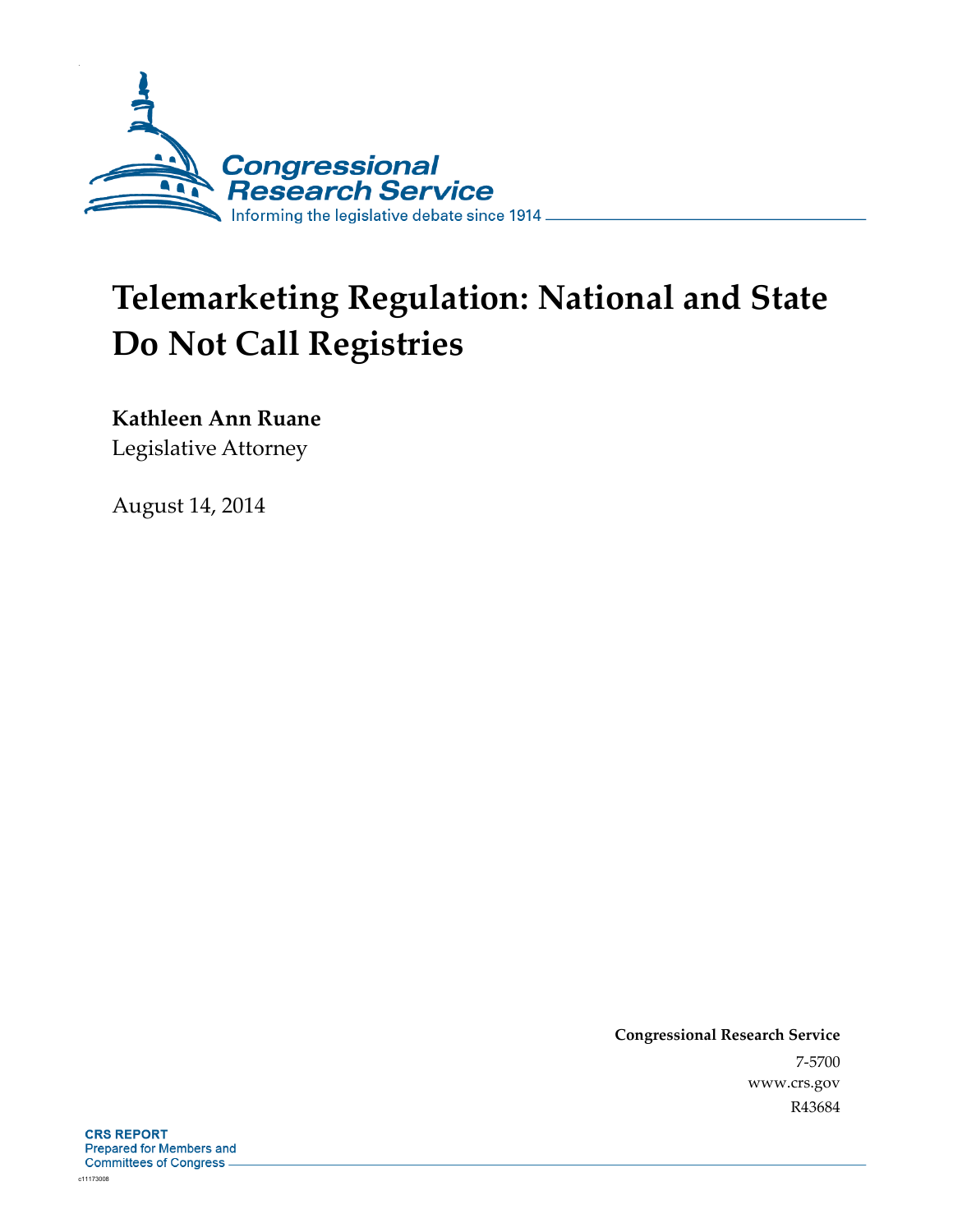# **Summary**

.

Today, it is axiomatic that telemarketers in the United States generally are not permitted to place outgoing telemarketing calls to phone numbers on the national do not call list, unless an exception applies. This was not always the case, however. The National Do Not Call Registry was implemented by Congress and by the Federal Trade Commission (FTC) and the Federal Communications Commission (FCC) in response to widespread frustration on the part of citizens with what were perceived to be abusive telemarketing practices. Particularly irritating and invasive were the numerous calls to residences on the part of telemarketers during dinner hours. In an attempt to address these complaints, Congress granted the FTC and the FCC the authority to regulate telemarketing practices. From these initial grants of regulatory authority grew the National Do Not Call Registry.

The development and implementation of the national do not call list was not straightforward. No single law creates the list. Instead, it developed from a combination of statutes and regulations over time, as Congress and the federal agencies tasked with the responsibility of regulating telemarketing developed strategies to better alleviate perceived consumer harm. This report will outline the laws underpinning the national do not call list; describe the regulations implementing the list; answer some of the most frequently asked questions related to the list; and discuss the possible penalties for violating the rules. The report will also briefly discuss some of the ways the various states have implemented their own do not call lists.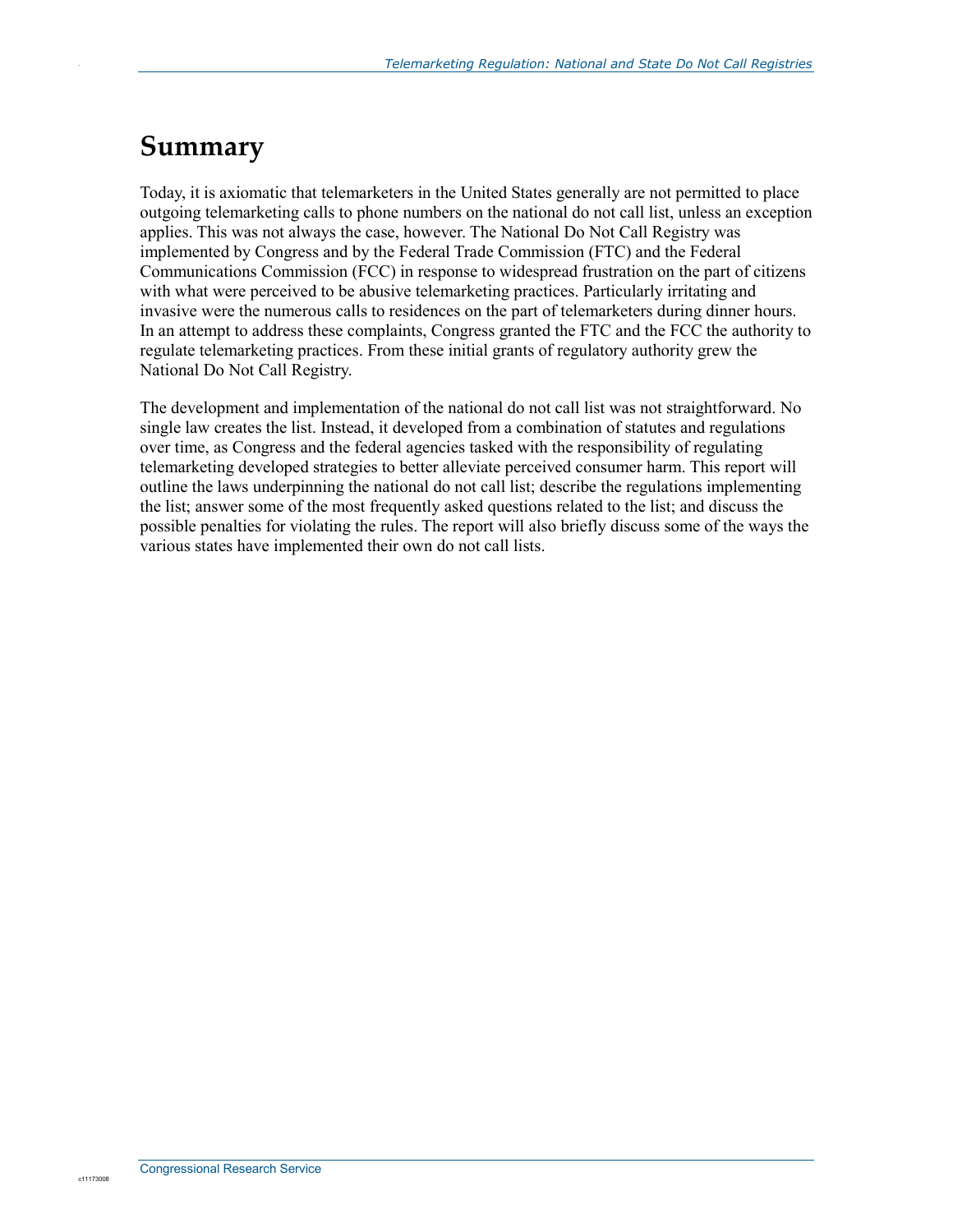# **Contents**

| Will numbers be removed from the National Do Not Call List after a certain<br>period of time?. |  |
|------------------------------------------------------------------------------------------------|--|
|                                                                                                |  |
| What are the exceptions?                                                                       |  |
| Is there a safe harbor for telemarketers who mistakenly violate the Do Not Call                |  |
| Are unwanted text message solicitations covered by the National Do Not Call                    |  |
|                                                                                                |  |
|                                                                                                |  |
|                                                                                                |  |
|                                                                                                |  |
|                                                                                                |  |

### Contacts

|--|--|--|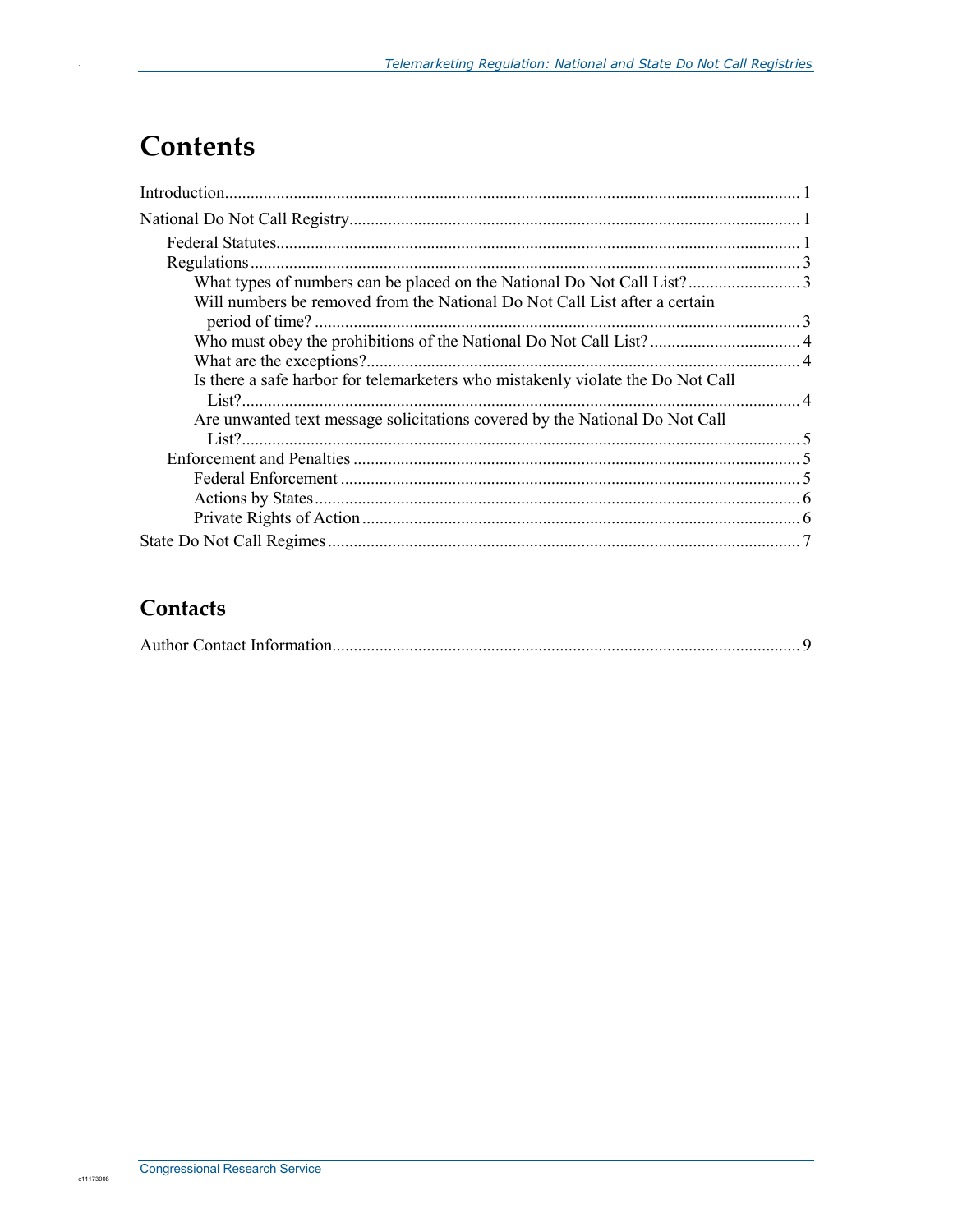# **Introduction**

.

Today, it is axiomatic that telemarketers in the United States generally are not permitted to place outgoing telemarketing calls to phone numbers on the national do not call list, unless an exception applies. This was not always the case, however. The National Do Not Call Registry was implemented by Congress and by the Federal Trade Commission (FTC) and the Federal Communications Commission (FCC) in response to widespread frustration on the part of citizens with what were perceived to be abusive telemarketing practices. Particularly irritating and invasive were the numerous calls to residences on the part of telemarketers during dinner hours. In an attempt to address these complaints, Congress granted the FTC and the FCC the authority to regulate telemarketing practices. From these initial grants of regulatory authority grew the National Do Not Call Registry.

The development and implementation of the national do not call list was not straightforward. No single law creates the list. Instead, it developed from a combination of statute and regulation over time, as Congress and the federal agencies tasked with the responsibility of regulating telemarketing developed strategies to better alleviate perceived consumer harm. This report will outline the laws underpinning the national do not call list, describe the regulations implementing the list, answer some of the most frequently asked questions related to the list, and discuss the possible penalties for violating the rules. The report will also briefly discuss some of the ways the various states have implemented their own do not call lists.

# **National Do Not Call Registry**

Arguably the most important tool for combatting intrusive telemarketing practices is the National Do Not Call Registry. The registry is a list of telephone numbers that telemarketing providers must purchase from the FTC periodically.<sup>1</sup> Telemarketers are forbidden from making telemarketing calls to any number on that list, unless an exception applies.<sup>2</sup>

### **Federal Statutes**

Two federal statutes, and subsequent amendments, govern the telemarketing industry at the national level. They grant overlapping authority to the FCC and the FTC to create and implement a national do not call registry.

The Telephone Consumer Protection Act of 1991 (TCPA) granted the FCC the authority to develop rules related to telemarketing and the use of automated telephone dialers.<sup>3</sup> The TCPA directed the FCC to initiate a rulemaking proceeding "concerning the need to protect residential telephone subscribers' privacy rights to avoid receiving telephone solicitations to which they object," and explicitly includes the authority to create "a single national database to compile a list of telephone numbers of residential subscribers who object to receiving telephone solicitations,

 1 15 U.S.C. § 6152.

 $^{2}$  16 C.F.R. § 310.4(b).

 $3$  47 U.S.C. § 227.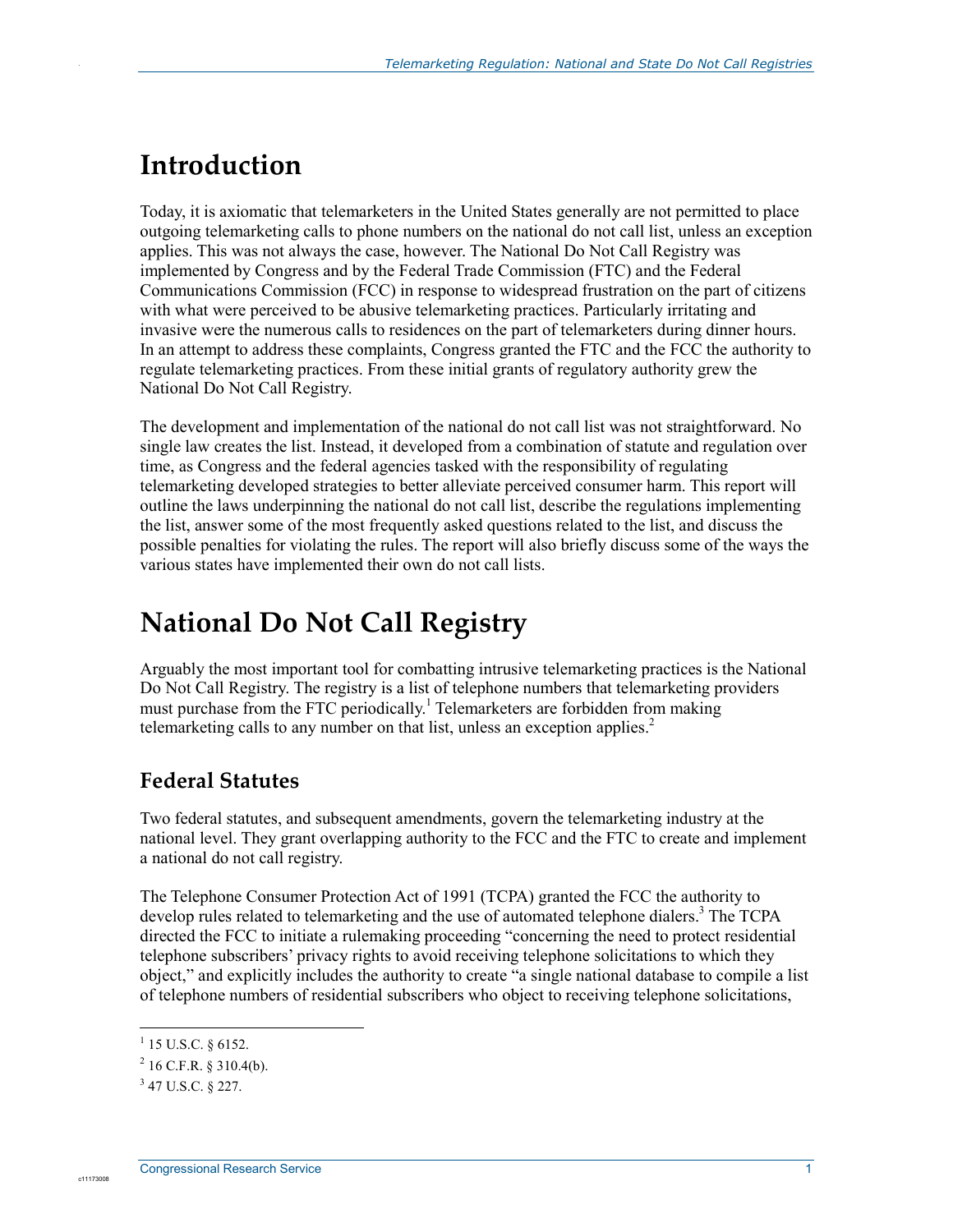and to make that compiled list and parts thereof available for purchase."<sup>4</sup> Initially, the FCC chose not to implement a single national list, and instead required companies to maintain their own lists of persons that requested not to receive telemarketing calls from each specific telemarketing company.<sup>5</sup> However, after that method proved to be ineffectual, the FCC adopted rules creating a national do not call registry and coordinated those rules with the FTC.<sup>6</sup>

The Telemarketing Consumer Fraud and Abuse Prevention Act of 1994 (TCFAPA) directs the FTC to "prescribe rules prohibiting deceptive telemarketing acts or practices and other abusive telemarketing acts or practices."<sup>7</sup> The TCFAPA makes clear that patterns of unsolicited phone calls are to be considered an abusive practice under the rules. Using this authority, the FTC promulgated the Telemarketing Sales Rule, which prohibited telemarketers from initiating "an outbound telephone call to a person when that person has stated that he or she does not wish to receive" such calls, and also made it an abusive telemarketing practice to initiate any telemarketing call to any phone number that had been placed on the do not call list maintained by the FTC. $8$ 

Following the adoption of the Telemarketing Sales Rule, telemarketers challenged the rule on two main grounds. First, the telemarketers claimed that the FTC did not have the authority under the TCFAPA to implement a do not call list.<sup>9</sup> Second, the telemarketers claimed that the do not call list violated their First Amendment rights. In response to the first challenge, Congress passed the Do Not Call Implementation Act.<sup>10</sup> That statute makes clear that the FTC has the authority under the TCFAPA to implement the do not call registry, as well as the other requirements of the telemarketing sales rule, and solidifies the agency's ability to charge fees to telemarketers that must use the registry. In response to the second challenge, the Tenth Circuit Court of Appeals held that the do not call registry was a narrowly tailored regulation of commercial speech that did not violate telemarketers' First Amendment rights.<sup>11</sup>

Finally, jurisdictional issues create the necessity for both the FTC and the FCC to work together to fully implement the national do not call list. The FTC does not have jurisdiction over financial institutions or common carriers, such as telephone companies.<sup>12</sup> As a result, the FTC's rules cannot be enforced against these institutions. The FCC's authority is much broader, covering any "telephone call or message for the purpose of encouraging the purchase or rental of, or investment in, property, goods or services."13 This language allows the FCC to enforce telemarketing rules against financial institutions and common carriers that would not be covered by the FTC's rules. The FCC and the FTC are statutorily obligated to coordinate their rules and implementation of the

.

 $447$  U.S.C. § 227(c).

<sup>&</sup>lt;sup>5</sup> Implementing the Tele. Consumer Prot. Act of 1991, Report and Order, 7 F.C.C.R. 8752 (1992).

<sup>&</sup>lt;sup>6</sup> Implementing the Tel. Consumer Prot. Act of 1991, Notice of Proposed Rulemaking and Memorandum Opinion and Order, 17 F.C.C.R. 17459 (2002).

<sup>7</sup> 15 U.S.C. §§ 6101 *et seq*.

 $8$  16 C.F.R. § 310.4(b).

<sup>9</sup> U.S. Security, et. al. v. FTC, 282 F. Supp. 2d 1285 (W.D. Okla. 2003).

 $10$  Codified at 15 U.S.C. § 6151.

<sup>&</sup>lt;sup>11</sup> Mainstream Marketing Services v. FTC, No  $358$  F.3d 1228 (10<sup>th</sup> Cir. 2004).

 $12$  15 U.S.C. § 46(a).

 $13$  47 U.S.C. § 227(a)(2).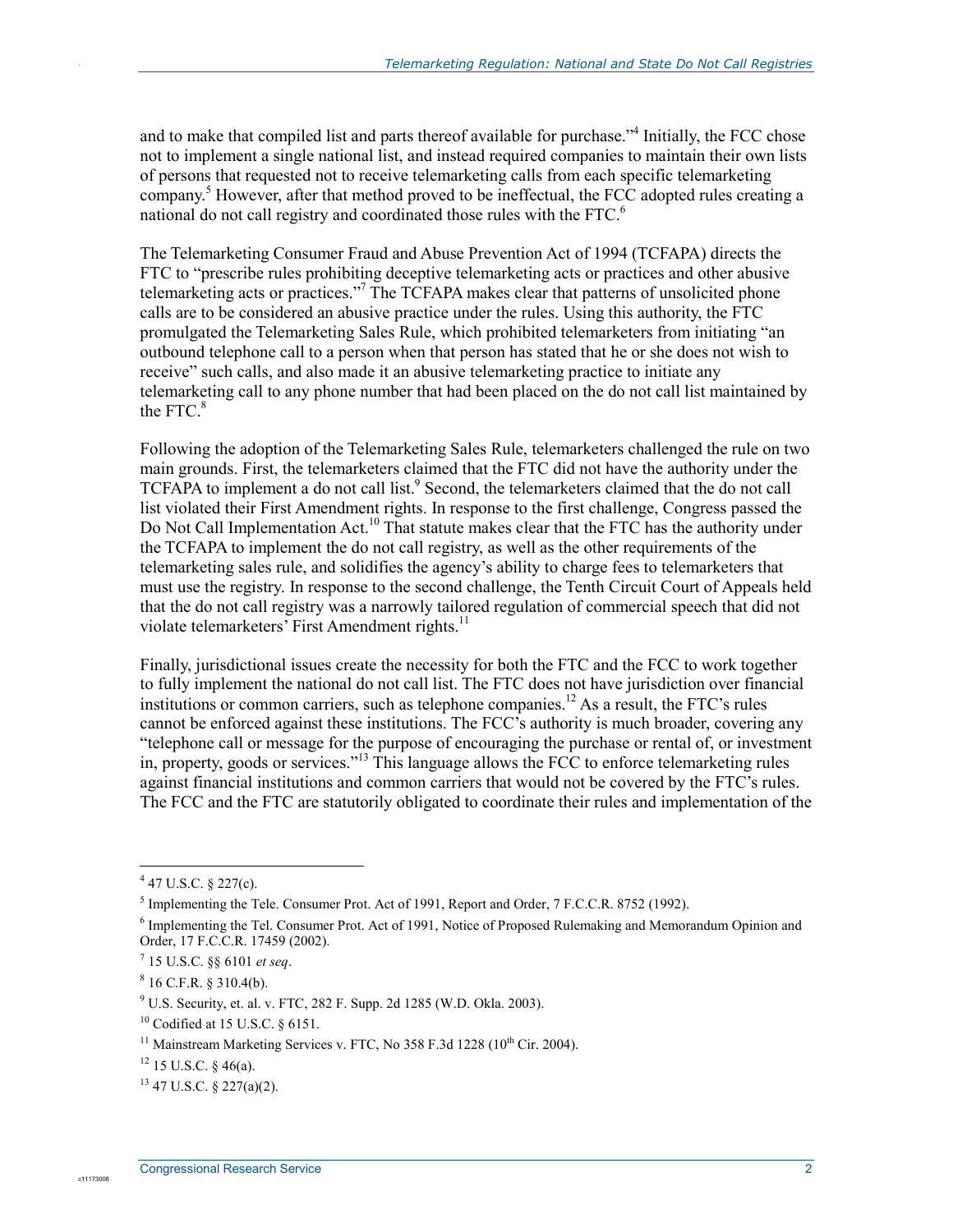do not call list, providing consistency to telemarketers seeking to comply with the statute and regulations. $14$ 

### **Regulations**

.

Both the FTC and FCC have regulations implementing the national do not call list, which are required by statute to be coordinated with each other. There is only one list, and it is maintained by the  $FTC<sup>15</sup>$ . This section will address a number of the most salient questions related to the regulations of the national do not call list.

#### **What types of numbers can be placed on the National Do Not Call List?**

Only personal telephone numbers can be placed on the national do not call list.<sup>16</sup> These telephone numbers can be residential telephone lines or cellular phone numbers.<sup>17</sup> People are also able to place their personal telephone numbers on company-specific do not call lists that must be maintained by every company engaged in telemarketing.<sup>18</sup> Telemarketers must periodically pay fees for access to the list.<sup>19</sup>

Businesses are not allowed to place their telephone numbers on the do not call list. The TCPA applies only to telemarketing sales calls made to residential telephone lines.<sup>20</sup> The TCFAPA applies only to telemarketing calls made to consumers.<sup>21</sup> As a result, businesses are precluded from placing their numbers on the do not call list.<sup>22</sup> An amendment to the TCPA and TCFAPA by Congress likely would be required in order to allow businesses to place their phone numbers on the list.

#### **Will numbers be removed from the National Do Not Call List after a certain period of time?**

Numbers will not be removed from the list unless a person to whom the number is registered requests that the number be removed or the number's use is otherwise discontinued (i.e., disconnected).<sup>23</sup> When the do not call registry was first implemented, numbers placed on the list needed to be renewed every five years.<sup>24</sup> However, in 2007, Congress passed the Do Not Call

<u>.</u>

<sup>&</sup>lt;sup>14</sup> 15 U.S.C.§ 6152.

<sup>15</sup> FTC, National Do Not Call Registry, https://www.donotcall.gov/.

<sup>&</sup>lt;sup>16</sup> FTC, National Do Not Call Registry, http://www.consumer.ftc.gov/articles/0108-national-do-not-call-registry.  $^{17}$  *Id.* 

 $18$  16 C.F.R. § 310.4(b).

<sup>19 15</sup> U.S.C. § 6152.

 $20$  47 U.S.C. § 227(c).

<sup>21 15</sup> U.S.C. § 6102.

<sup>&</sup>lt;sup>22</sup> FTC, Complying with the Telemarketing Sales Rule, http://www.business.ftc.gov/documents/bus27-complyingtelemarketing-sales-rule#Glance.

<sup>23 47</sup> U.S.C. § 64.1200(c)(2).

<sup>&</sup>lt;sup>24</sup> See, FTC, "FTC Pledges Not to Drop Any Numbers from Do Not Call Registry, Pending Final Congressional or Agency Action on Whether to Make Registration Permanent," press release, Oct. 23, 2007.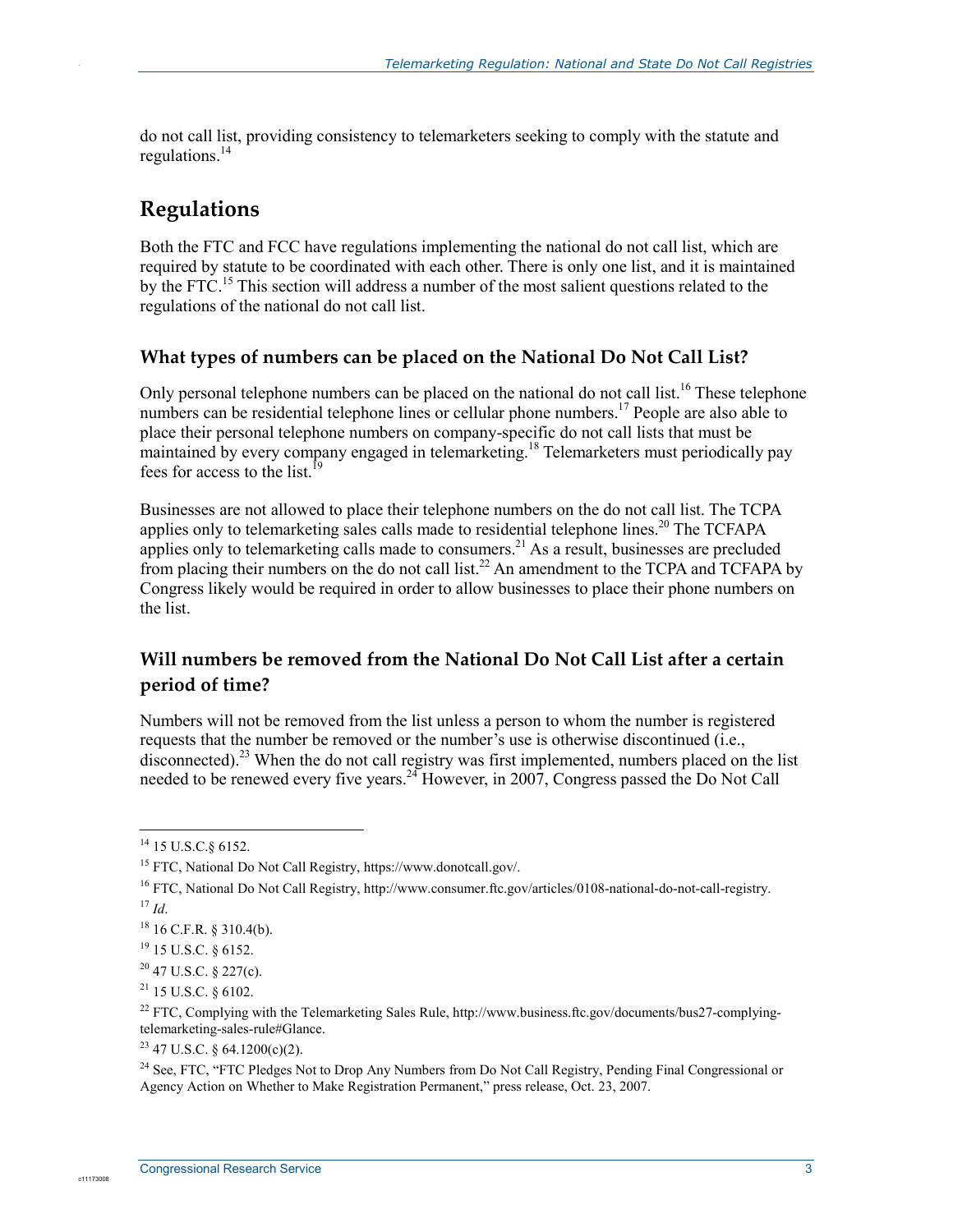Improvement Act, which eliminated the five-year statutory time limit and paved the way for the FTC and FCC to allow phone numbers to remain on the list indefinitely.<sup>25</sup>

#### **Who must obey the prohibitions of the National Do Not Call List?**

Telemarketers seeking to induce consumers to purchase goods or services must obey the prohibition.<sup>26</sup> Telemarketing is defined as "a plan, program, or campaign which is conducted to induce the purchase of goods or services or charitable contribution, by use of one or more telephones and which involves more than one interstate telephone call." $^{27}$ 

Although charitable solicitations are considered to be telemarketing, charitable organizations and those making phone calls to solicit donations on their behalf are not required to obey the do not call prohibitions.<sup>28</sup> However, telemarketers making charitable solicitations are required to abide by a number of disclosure rules and other regulations. Furthermore, charitable organizations must keep and abide by an internal do not call list of names and numbers of persons who have asked the organization to stop calling their numbers. Therefore, although charitable organizations may not be required to abide by the national do not call list, they are required to respect the requests of individuals not to be contacted again by telephone.

Also not covered by the national do not call list are candidates for federal, state, or local public offices.<sup>29</sup> Candidates for office do not fall under the definition of telemarketers, and therefore are not prohibited from calling numbers on the national do not call list. Regulating political telephone solicitations would also likely face a First Amendment challenge because political campaigning is fully protected speech under the Constitution. $30$ 

#### **What are the exceptions?**

A telemarketer making calls to induce the purchase of goods or services may disregard the fact that a telephone number is on the do not call list if (1) the telemarketer has obtained the express written consent of the person to place calls to that person or  $(2)$  the telemarketer has an established business relationship with that person.<sup>3</sup>

#### **Is there a safe harbor for telemarketers who mistakenly violate the Do Not Call List?**

Yes, there is a safe harbor for calls mistakenly placed to numbers on the do not call list as long as the telemarketer has implemented sufficient policies and safeguards to prevent, to the greatest extent possible, mistaken telemarketing calls to numbers on the do not call list. To that end, the

c1117300

1

.

 $25$  15 U.S.C. § 6155.

<sup>&</sup>lt;sup>26</sup> FTC, National Do-not-call Registry, http://www.consumer.ftc.gov/articles/0108-national-do-not-call-registry.

 $27$  16 C.F.R. § 310.2.

 $28$  16 C.F.R. § 310.4(b).

<sup>29</sup> See CRS Report RL34361, *Automated Political Telephone Calls ("Robo Calls") in Federal Campaigns: Overview and Policy Options*, by R. Sam Garrett and Kathleen Ann Ruane.

<sup>30</sup> *Id*.

 $31$  16 C.F.R. § 310.4(b).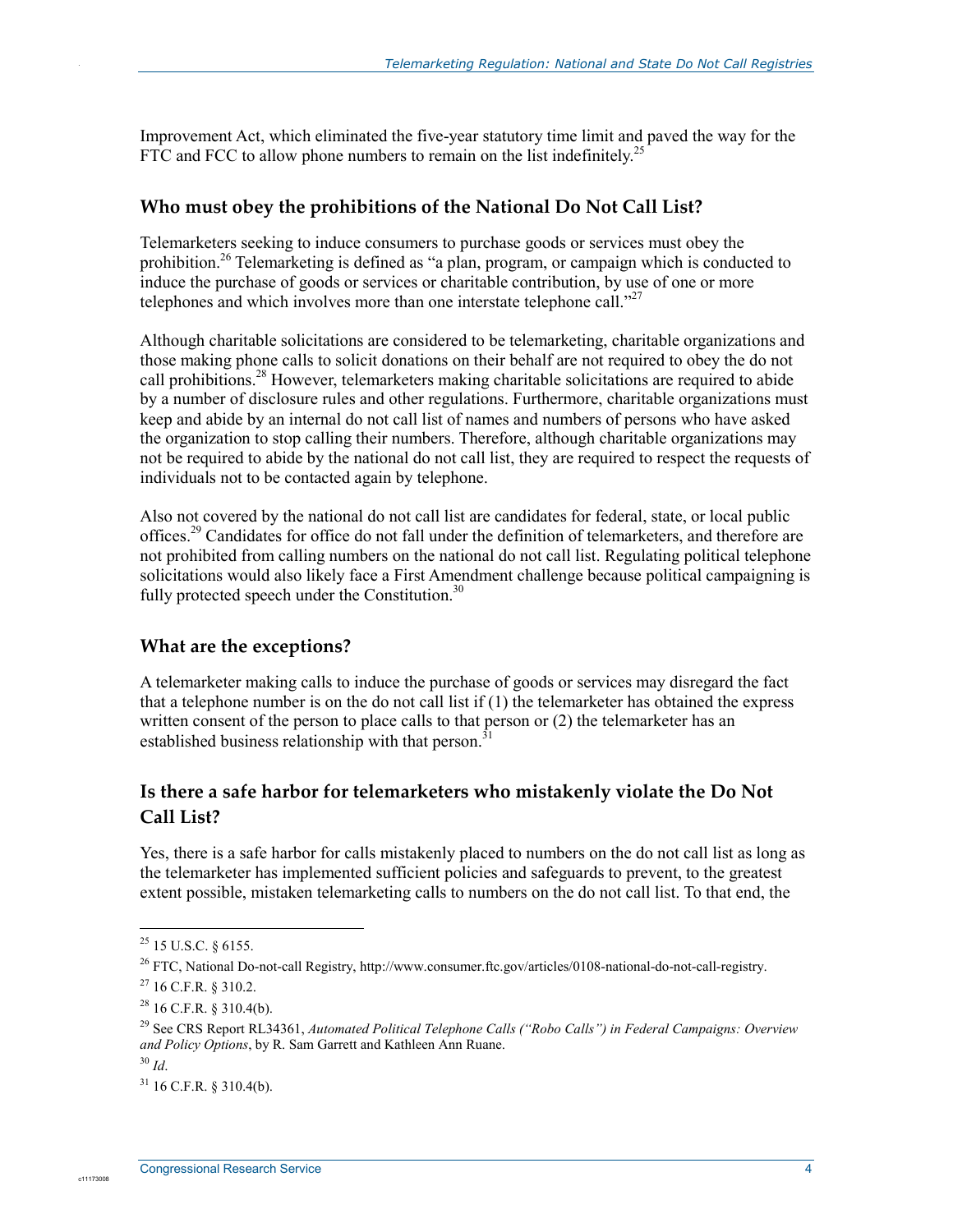rules state that telemarketers will not be held liable for violating the do not call list if they can demonstrate that they have (1) established written procedures to comply with the do not call list; (2) trained personnel in procedures for complying with the list; (3) maintained a list of persons that they may not contact; (4) a process in place to prevent phone calls to either numbers on the national do not call list or numbers on the telemarketers' internal do not call list; (5) a process in place to monitor calls to prevent violations of the do not call list; and (6) maintained an errant list of all calls that violate the do not call regulations.<sup>32</sup>

#### **Are unwanted text message solicitations covered by the National Do Not Call List?**

No. The National Do not call List does not apply to text messages.<sup>33</sup> Other portions of federal law cover unwanted text message solicitation. The TCPA prohibits the use of automated telephone dialers to send any text messages to mobile phones, unless the message is for emergency purposes or prior consent was given.<sup>34</sup> The CAN SPAM Act of 2003 prohibits the sending of unsolicited commercial email messages, which can sometimes take the form of text messages, unless the sender has an established business relationship with the recipient.<sup>35</sup>

### **Enforcement and Penalties**

There are three ways that violations of the national do not call list may be enforced. The rules may be enforced by the federal government, state governments, or by private rights of action.

#### **Federal Enforcement**

Either the FCC or the FTC can enforce violations of the national do not call list. The TCFAPA makes clear that violations of the FTC's rules related to the national do not call list are to be considered unfair and deceptive trade practices under the Federal Trade Commission Act.<sup>36</sup> This gives the FTC the power to fine companies up to  $$16,000$  for violations of the regulations.<sup>37</sup> Violators may also be subject to nationwide injunctions against violations of the do not call list.<sup>38</sup> According to testimony given by the FTC before the Senate Subcommittee on Consumer Protection, Product Safety, and Insurance in 2013, the agency had collected civil penalties exceeding \$126 million, and had extracted \$741 million in redress and disgorgement over the course of 105 enforcement actions for violations of the FTC's telemarketing sales rule.<sup>39</sup> The FTC

1

c1117300

.

 $32$  47 C.F.R. § 64.1200(c).

 $33$  16 C.F.R. § 310.4(b) (prohibiting telephone calls to numbers on the do-not-call list).

<sup>34 47</sup> U.S.C. § 227(b).

 $35$  P.L. 108-187 (108<sup>th</sup> Cong.).

 $36$  15 U.S.C. § 6102(c).

 $37$  15 U.S.C. § 45(m)(1)(A).

<sup>38 15</sup> U.S.C. § 53(b).

<sup>39</sup> *Stopping Fraudulent Robocall Scams: Can More Be Done?: Hearing Before the Subcomm. on Consumer Protection, Product Safety, and Insurance of the S. Comm. on Commerce, Science, and Transportation*, 113<sup>th</sup> Cong. (2013) (statement of The Federal Trade Commission) available at http://www.ftc.gov/sites/default/files/documents/ public\_statements/prepared-statement-federal-trade-commission-entitled-%E2%80%9Cstopping-fraudulent-robocallscams-can-more-be/130710robocallstatement.pdf.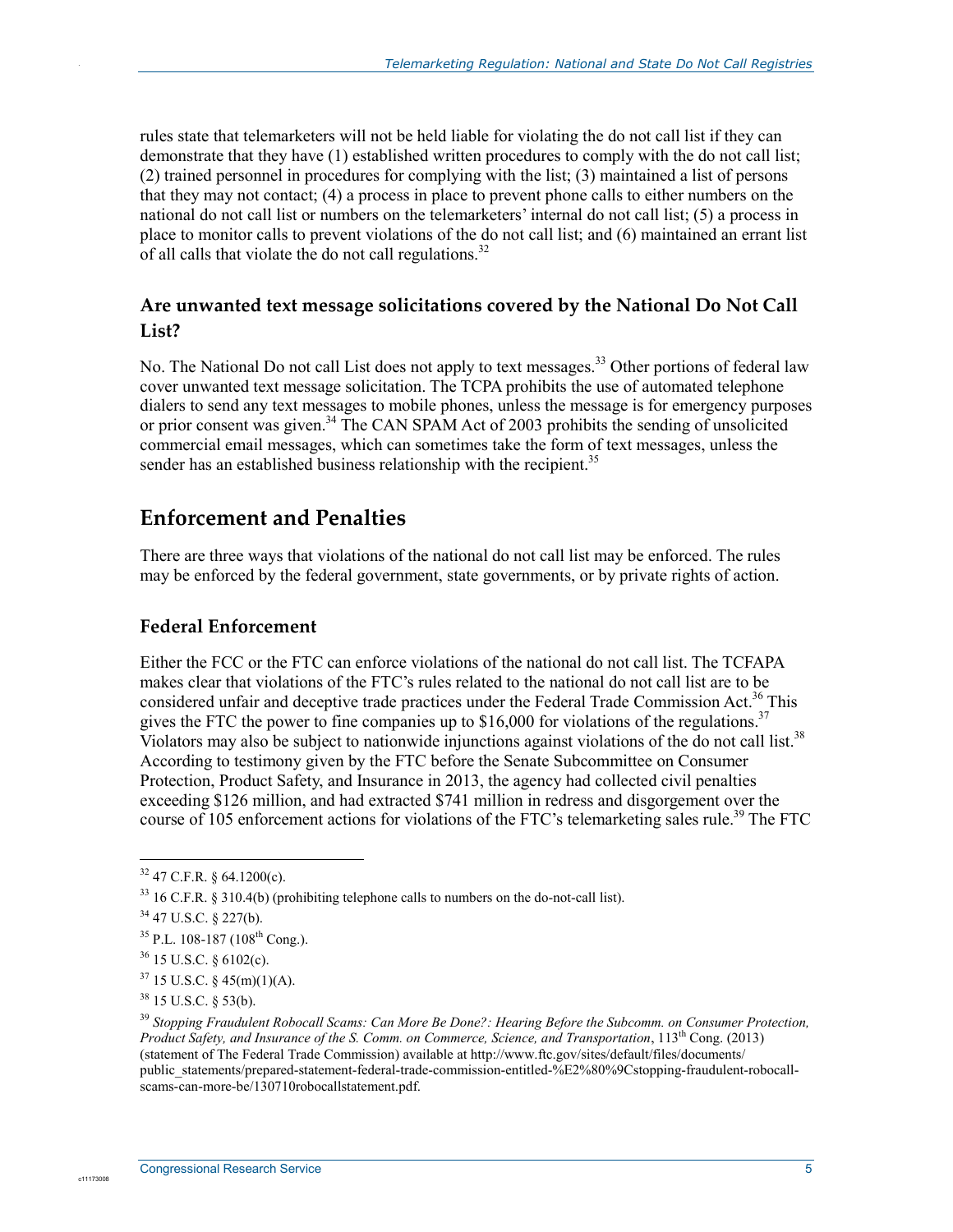also pointed out that many other enforcement cases were still ongoing at the time; therefore, the aggregate dollar figures may have grown since that testimony was given.

In addition, the FCC has the power to issue warnings, citations, and fines for violations of the national do not call list up to  $$16,000$  per violation.<sup>40</sup> For example, in May 2014, Sprint Corporation agreed to pay a record \$7.5 million fine to settle an action brought against the company by the FCC for violations of do not call regulations.<sup>41</sup> Both agencies purport to vigorously enforce the do not call list as well as other telemarketing rule violations.<sup>42</sup>

#### **Actions by States**

.

Under the TCFAPA, state attorneys general may bring civil actions on behalf of the residents of their individual states against telemarketers that they believe to be violating any of the rules promulgated by the FTC under the act, including the national do not call list.<sup>43</sup> The lawsuits may result in orders to enjoin future violations, monetary damages, restitution, or other compensation on behalf of the residents of the state, and any other relief that a reviewing court deems appropriate.

Under the TCPA, state attorneys general may bring civil suits on behalf of residents of their state against telemarketers that have engaged in a pattern of calls in violation of the rules promulgated under the TCPA.<sup>44</sup> The state may recover actual monetary losses or \$500 in damages, whichever is greater, for each violation. If the court finds that the telemarketer committed knowing or willful violations of the regulations, the court may award treble damages to the state.

#### **Private Rights of Action**

Both the TCPA and TCFAPA grant a private right of action to people who have been adversely affected by violations of the rules promulgated under either law. Under the TCFAPA, persons injured may bring a lawsuit in federal court within three years after the discovery of a violation of the act if the amount in controversy exceeds \$50,000 in actual damages for each person affected by the alleged violations.<sup>45</sup> Consequences of such a lawsuit could include an order enjoining the telemarketer against future violations, monetary damages, or any other relief that the court may deem appropriate. Considering that the amount in controversy must exceed \$50,000 per person affected by any alleged violation, it would likely be rare that citizens who have experienced violations of the national do not call list would be able to sue pursuant to this private right of action.

1

<sup>&</sup>lt;sup>40</sup> 47 U.S.C. § 503(b)(authorizing the FCC to impose forfeiture penalties); 15 U.S.C.§ 6152 (requiring the FCC to coordinate with the FTC to maximize consistency in the application of do-not-call list rules).

<sup>&</sup>lt;sup>41</sup> FCC, "Sprint to Pay \$7.5 Million for Unwanted Marketing Calls and Texts in Record Do-Not-Call Settlement," press release, May 19, 2014, https://apps.fcc.gov/edocs\_public/attachmatch/DOC-327147A1.pdf.

 $42$  See statement of the Federal Trade Commission, hearing before the Senate Committee on Commerce, Science, and Transportation, Subcommittee on Consumer Protection, Product Safety, and Insurance, *Stopping Fraudulent Robocall Scams: Can More Be Done?*, 113<sup>th</sup> Cong., 1<sup>st</sup> sess., July 10, 2013, available at http://www.ftc.gov/sites/default/files/ documents/public\_statements/prepared-statement-federal-trade-commission-entitled-%E2%80%9Cstoppingfraudulent-robocall-scams-can-more-be/130710robocallstatement.pdf.

<sup>43 15</sup> U.S.C. § 6103.

<sup>44 47</sup> U.S.C. § 227(f).

<sup>45 15</sup> U.S.C. 6104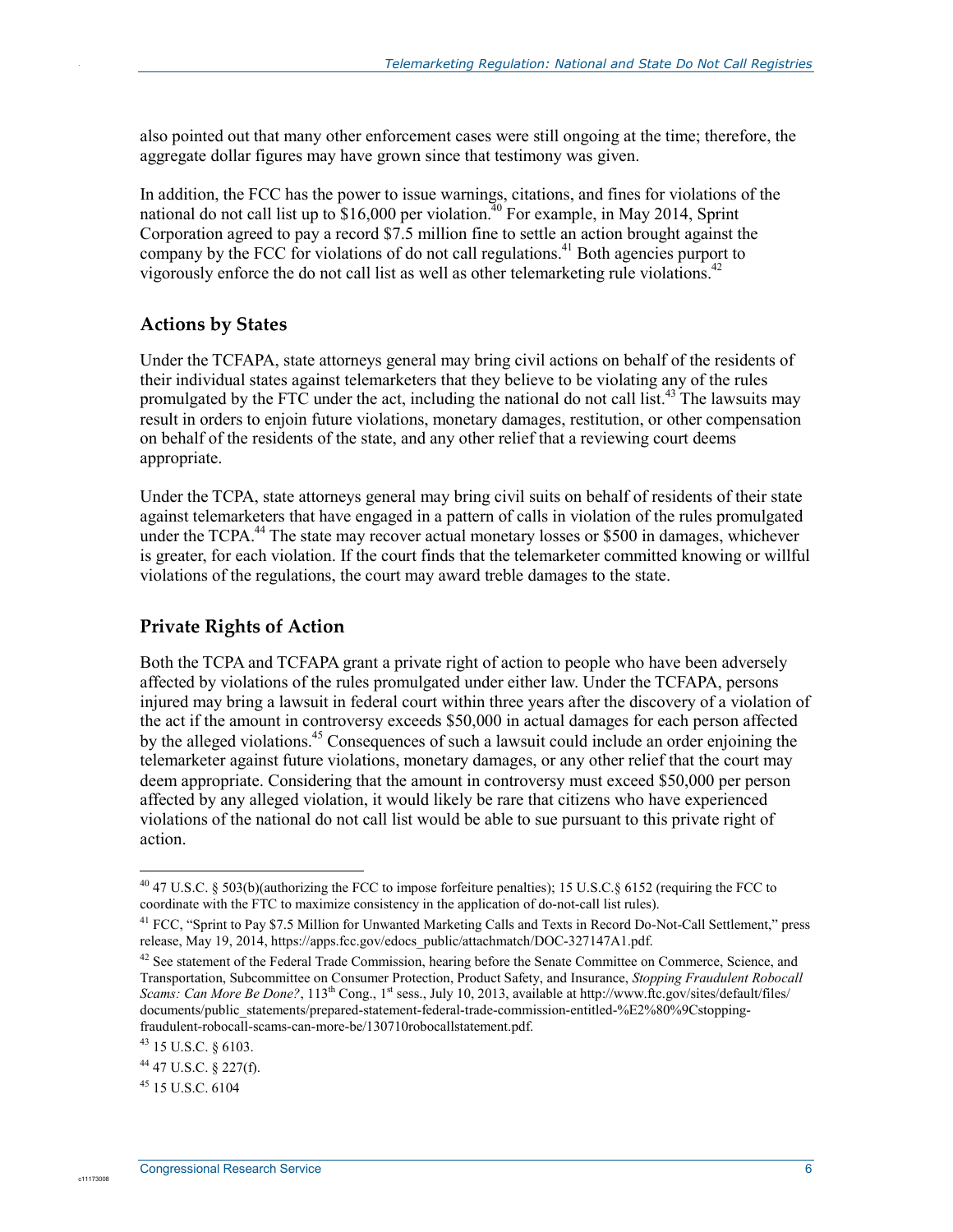The TCPA provides a more robust private right of action than the TCFAPA. Under the TCPA, any person who has received more than one call from the same entity in violation of the rules promulgated under the TCPA, including violations of the national do not call list, may bring a lawsuit in state court based on the violation, and may attempt to recover damages "for actual monetary loss from such violation, or to receive up to \$500 dollars in damages for each such violations, whichever is greater."<sup>46</sup> Telemarketers are granted an affirmative defense in potential suits brought under this provision. If the telemarketer can show that it has "established and implemented, with due care, reasonable practices and procedures to effectively prevent" violations of the TCPA, then the telemarketer will not be held liable for any alleged violations. This affirmative defense mirrors the safe harbor that the FCC and FTC provide in regulation. However, if the reviewing court finds that a violation was knowing and willful, the court has discretion to award treble damages in that case.

# **State Do Not Call Regimes**

Prior to the implementation of a national do not call list, states had various approaches to the regulation of telemarketing sales calls. However, since the creation of the national do not call list, it appears that most states, in one way or another, have chosen to use the national do not call list as the primary way to prevent the receipt of unwanted telemarketing calls within each state. Nonetheless, there is some variation in state do not call list regulation.

Many states have explicitly adopted the national do not call registry as the official state-wide registry.<sup>47</sup> Telemarketers within these states must abide by the prohibition on calling numbers on the national registry, and state residents need only place their number on the national registry for state penalties for violations of the registry to apply. In addition to the adoption of the national do not call list, these states may also add additional requirements for telemarketing calls within their state.<sup>48</sup> For example, some states require telemarketers to register with the state in order to make telemarketing calls within the state.<sup>49</sup> Some states, in addition to regulating which numbers can be called, regulate the use of automated dialing systems that make the phone calls.<sup>50</sup> Some states, like Rhode Island and North Dakota, also prohibit the sending of unsolicited commercial text

1

.

 $46$  47 U.S.C. § 227(c)(5).

<sup>47</sup> Alabama, Code of Ala. § 8-19C-2; Alaska, A.S. § 45.50.475; Arizona, A.R.S. § 44-1278; Arkansas, A.C.A. §4-99- 405; California, Cal Bus & Prof Code § 17590; Connecticut, Conn. Gen. Stat. § 42-288a; Georgia, O.C.G.A. § 46-5-27; Idaho, Idaho Code § 48-1003A; Illinois, 815 ILCS 413/15; Kansas, K.S.A. § 50-670a; Kentucky, KRS § 367.46955; Maine, 10 M.R.S. § 1499-B; Michigan, MCLS § 445.111a; Nevada, N.R.S. §228.540; New Hampshire, RSA 359-E:8; New Mexico, New Mexico Statute § 57:12-22; New Jersey, N.J. Stat. § 56:8-127; New York, General Business Law §399-z; North Carolina, N.C. Gen. Stat. § 75-102; North Dakota, N.D. Cent. Code, § 51-28-06; Oregon, ORS § 646.572; Rhode Island, R.I. Gen. Laws § 5-61-3.5; South Dakota, S.D. Codified Laws § 49-31-99-49-31-101; Utah, Utah Code Ann. § 13-25a-103; Virginia, Code of Virginia §59.1; Wyoming, Wyo. Stat. § 40-12-302.

<sup>&</sup>lt;sup>48</sup> See National Conference of State Legislators, State Unsolicited Commercial Communication Laws (April 24, 2014), available at http://www.ncsl.org/research/telecommunications-and-information-technology/unsolicited-commercialcommunication-laws.aspx.

<sup>49</sup> See, e.g., Arizona, A.R.S. § 44-1272; California, Cal Pub Util Code § 2871; Kentucky, KRS § 367.46971; New Jersey, N.J. Stat. § 56:8-121.

<sup>50</sup> See National Conference of State Legislators, State Unsolicited Commercial Communication Laws (April 24, 2014), available at http://www.ncsl.org/research/telecommunications-and-information-technology/unsolicited-commercialcommunication-laws.aspx. The federal government also regulates the use of automated telephone dialers. 47 U.S.C. §  $227(a)$ .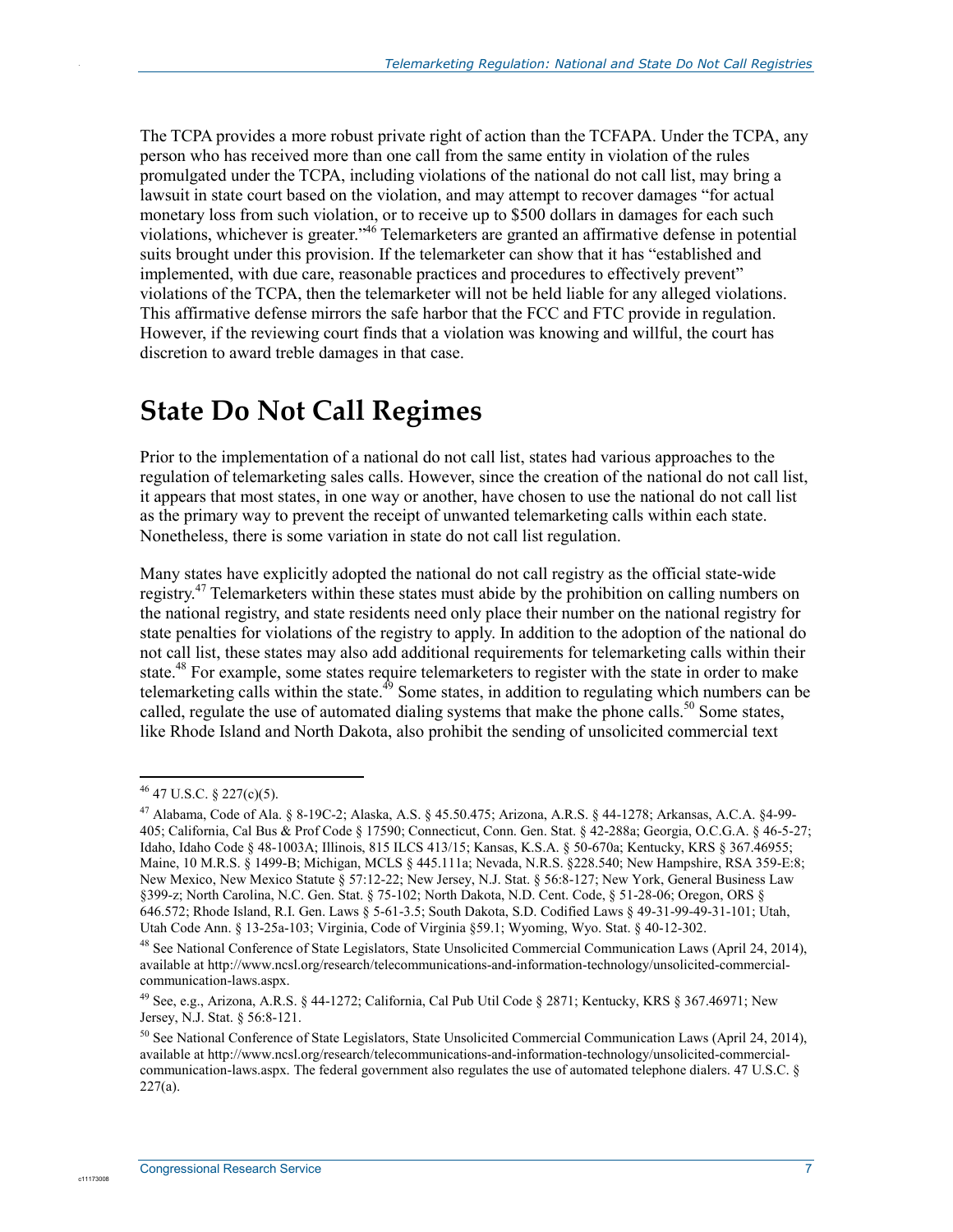messages to telephone numbers within the state that are on the national do not call list.<sup>51</sup> Other states, like California, place independent restrictions and prohibitions on the sending of unsolicited text messages. $52$ 

Some states continue to operate their own do not call registries, or designate a private non-profit corporation to maintain the state-specific list.<sup>53</sup> Telemarketers in these states, in addition to obtaining and complying with the national registry, must also obtain and comply with the state registry. State registries may provide more protection from unsolicited commercial calls than the federal government, or less as the case may be. For example, Indiana, Missouri, Louisiana, and Oklahoma in addition to prohibiting commercial phone calls, also prohibit commercial text messages sent to numbers on the state do not call list, a prohibition not included in the national statutory scheme.<sup>54</sup> Tennessee, in addition to allowing residential and personal wireless telephone numbers on its statewide list, also permits certain state government entities to place their numbers on the list.<sup>55</sup> On the other hand, Florida residents must register their numbers every five years to remain on the state do not call list, whereas numbers remain on the national list permanently.<sup>56</sup> Residents in these states have the option of placing their residential or cellular phone numbers on either or both do not call lists. These states may also have additional state telemarketing regulations, including regulations of the use of automated telephone dialers, registration, or disclosure requirements. $\frac{57}{3}$ 

Texas has two state-maintained do not call registries. One registry is similar in scope to the national do-not call registry in that it permits Texas residents to register their residential and cellular telephone numbers to avoid receiving any unsolicited telemarketing calls or text messages.<sup>58</sup> The other list, however, allows businesses to register their telephone numbers to avoid receiving only telephone solicitation calls relating to the customer's choice of retail electric provider.59 Texas's limited-business do not call list appears to be the only do not call registry that prohibits telemarketing sales calls to business telephone numbers. All other do not call lists, both

<u>.</u>

.

<sup>51</sup> N.D. Cent. Code, § 51-28-06; N.D. Cent. Code §51-28-01; R.I. Gen. Laws § 5-61-3.5; Utah Code Ann. § 13-39-202 (prohibiting text messages that may be harmful to children from being sent to numbers on the do not call list). See also, National Conference of State Legislators, State Unsolicited Commercial Communication Laws (April 24, 2014), available at http://www.ncsl.org/research/telecommunications-and-information-technology/unsolicited-commercialcommunication-laws.aspx.

<sup>&</sup>lt;sup>52</sup> See, e.g., California, Cal Bus & Prof Code § 17538.41; Michigan, MCLS § 752.1061 (prohibiting sending text message advertisements to minors in certain circumstances).

<sup>53</sup> Colorado, C.R.S. 6-1-905; Florida, Fla. Stat. § 501.059; Indiana, Burns Ind. Code Ann. § 24-4.7-4-1; Louisiana, La. R.S. 45:844.14; Massachusetts, ALM GL ch. 159C, § 2; Mississippi, Miss. Code Ann. § 77-3-707 (repealed effective July 1, 2017); Missouri, Mo. R.S. §407.1098.1; Montana, 30-14-1602, MCA; Oklahoma, 15 Okl. St. § 775B.4, Pennsylvania, 73 P.S. § 2245.2, 73 P.S. § 2242 (list maintained by non-profit corporation designated by the Attorney General); Tennessee, Tenn. Code Ann. § 65-4-405(requires the state list to include the names on the national registry, but does not substitute the national registry for the state); Wisconsin, Wis. Stat. § 100.52.

<sup>54</sup> I.C. 24-5-14-5; I.C. 24-4.7-2-9; La. R.S. 45:844.14; Mo. R.S. §407.1095(3); 15 Okl. St. § 775B.4.

<sup>55</sup> Tenn. Code Ann. § 65-4-410.

<sup>56</sup> Fla. Stat. § 501.059.

<sup>57</sup> See National Conference of State Legislators, State Unsolicited Commercial Communication Laws (April 24, 2014), available at http://www.ncsl.org/research/telecommunications-and-information-technology/unsolicited-commercialcommunication-laws.aspx. The federal government also regulates the use of automated telephone dialers. 47 U.S.C. §  $227(a)$ .

<sup>58</sup> Tex. Bus. & Com. Code § Tex. Bus. & Com. Code §§ 304.002; 304.051.

<sup>59</sup> Tex. Utilities Code § 39.1025.